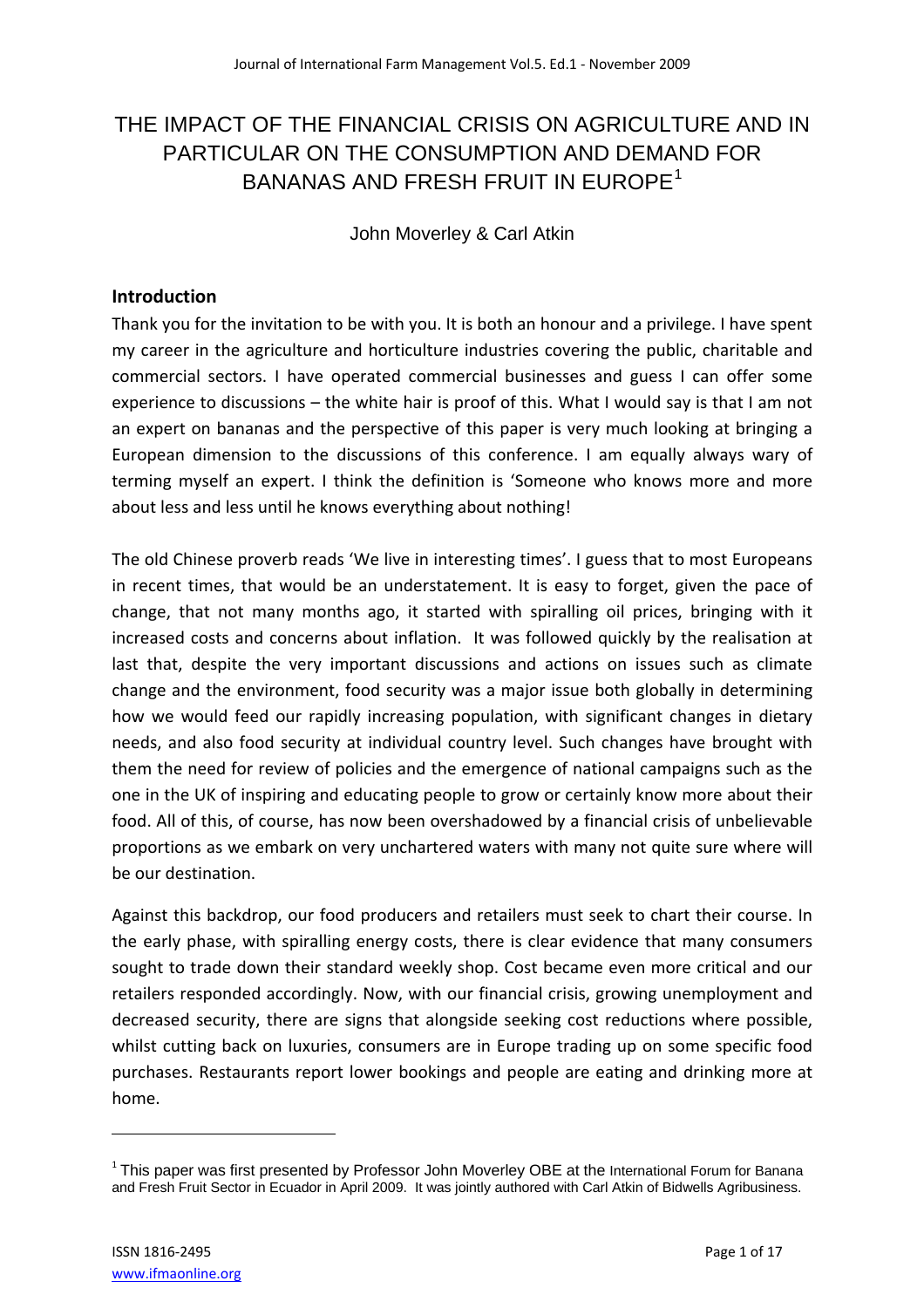As said, we live in interesting times. The trading figures, whilst reflecting many of the challenges, are holding up for food purchases. Again there is some evidence that people are becoming more interested in food. Undoubtedly running a food related business has never been easy but the ability to adapt quickly and respond has always been paramount and never more so than now.

This paper addresses key issues starting with general background on the credit crisis, some related demand and supply considerations in terms of food production and demand and the extent to which agriculture is recession proof and the resulting opportunities.

Against this background we look specifically at the trends in consumption and demand for bananas and related foods and then update these for recent times. We look at statistics for a major supermarket retailer in the UK for the last 12 months to give hard evidence of what might be happening.

In concluding, we will seek to make some judgements and conclusions on demand and consumption which might set a context for future planning by suppliers of bananas and related produce.

## **The credit crisis**

The current credit crisis impacting in Europe is a direct outgrowth of the fall in housing prices that began in 2006. The emergence of subprime lending in the USA brought things to a head and exposed failings in the banking system globally. This was particularly interesting given that up to a year before the major USA collapse, economic analysts thought that the European economy was relatively immune to what was happening in the USA. How wrong they were! Using the USA as an example, as a rough approximation, for every ten dollars issued by a US bank in loans, it must have one dollar in capital assets. With the introduction of financial derivatives, financial entities widely used mortgage backed securities as part of the capital backing their operations. As housing prices declined, the value of mortgage backed securities declined. As bank's assets fall in value, they must issue fewer loans. A downward spiral begins and the consequences are immense. Businesses cannot get credit even for relatively strong positions. Unemployment follows, consumer confidence falls, less money is available to spend on goods and produce and even where income level allows, anxiety creeps in and consumers spend less or importantly, in terms of food, trade down in terms of quality particularly for staple goods.

Tighter credit narrows the market for housing and prices have slumped tremendously, especially important in the UK where home ownership, rather than renting is the norm. Houses become less valuable than the loan creating negative equity. The continued decline in house values further lowers the value of mortgage backed financial derivatives and credit conditions further tighten. Unfortunately the crisis in Europe spiralled outwards from these sectors. As credit conditions tightened, loans for consumers for business operating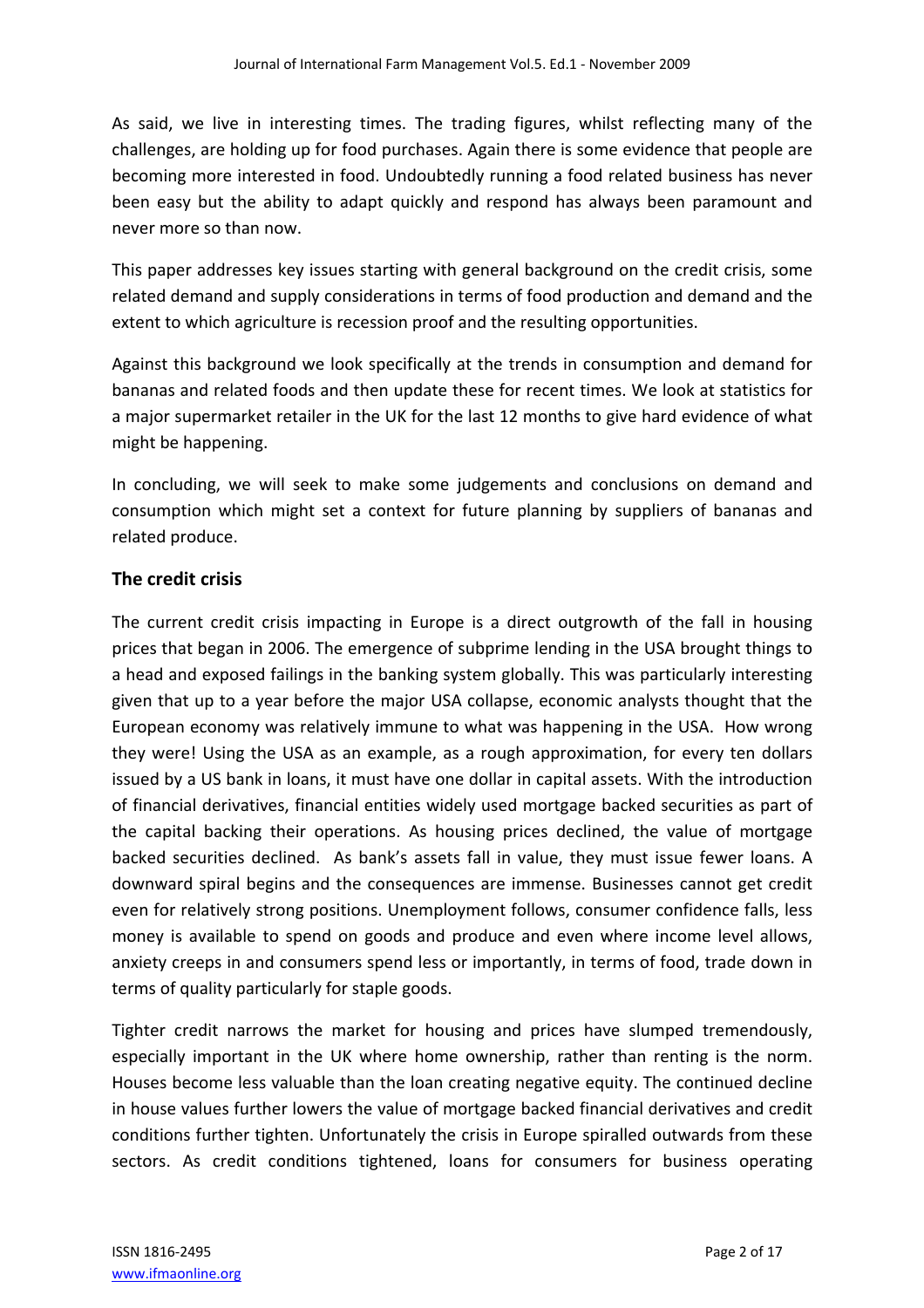expenses, and for corporate expansion further tightened. This has driven down sales of many items and more firms have failed. The current crisis has been compared with that of the Great Depression but in the latter there were more contributing factors. Different approaches have been adopted by countries. There can be no certainty as to when the recession might end.

Interestingly enough in 1867, Karl Marx wrote "Owners of capital will stimulate working class to buy more and more of expensive goods. The unpaid debt will lead to bankruptcy of banks…"

## **Impact on agriculture**

In such circumstances what has been the impact on agriculture generally? In essence, the sector has shown itself to be relatively recession proof. Whilst the credit crisis in Europe has reduced demand for goods, people still need to eat and whilst demand for food continues to increase, supply is under pressure. The trend is towards real price increases in the longer term whatever the short term fluctuations. Of course, the picture varies and certainly in Europe, there is evidence of consumers trading down in their purchasing of staple food items. However, the opportunity for fruit is that the consumer may see its purchase as an added value or luxury item when times are hard. Campaigns are ongoing throughout Europe seeking to encourage greater intake of fruit and vegetables to improve health and attack obesity. In the UK, the target is eating at least five portions per person per day of fruit and vegetables. Whilst we still fall short especially in lower income groups, it is a factor helping to mitigate the impact of the credit crisis, certainly in terms of fruit purchases.

Undoubtedly the world is facing real pressures in competition for land, certainly in Europe. Creating a world where we optimise the economic, social and environmental value of our land requires a review of our systems of planning, land use and agriculture. Certainly in the UK, there is a move towards recognising the value of food for healthy living and real enjoyment. At the same time, there is growing public awareness of the challenges of climate change and the need to conserve resources. However, price remains the major driver for consumers in relation to food at retail. The difference between what people say about their buying and what they do in the supermarket can be very different. Increasing understanding of the whole food chain will contribute to maintaining a viable agricultural industry where the industry recognises that more of the same will not do.

There are key issues currently facing us all in terms of use of land. Please forgive me if my examples today are largely UK based but hopefully these can be translated to other country situations. I identify five issues. Our response to them will certainly shape the industry.

*Population:* The world's population is growing and in need of food. Over 800 million people in the world are malnourished and a third lack food security. A 40% increase in world food production is required by 2020 to meet these needs. From a national perspective, the UK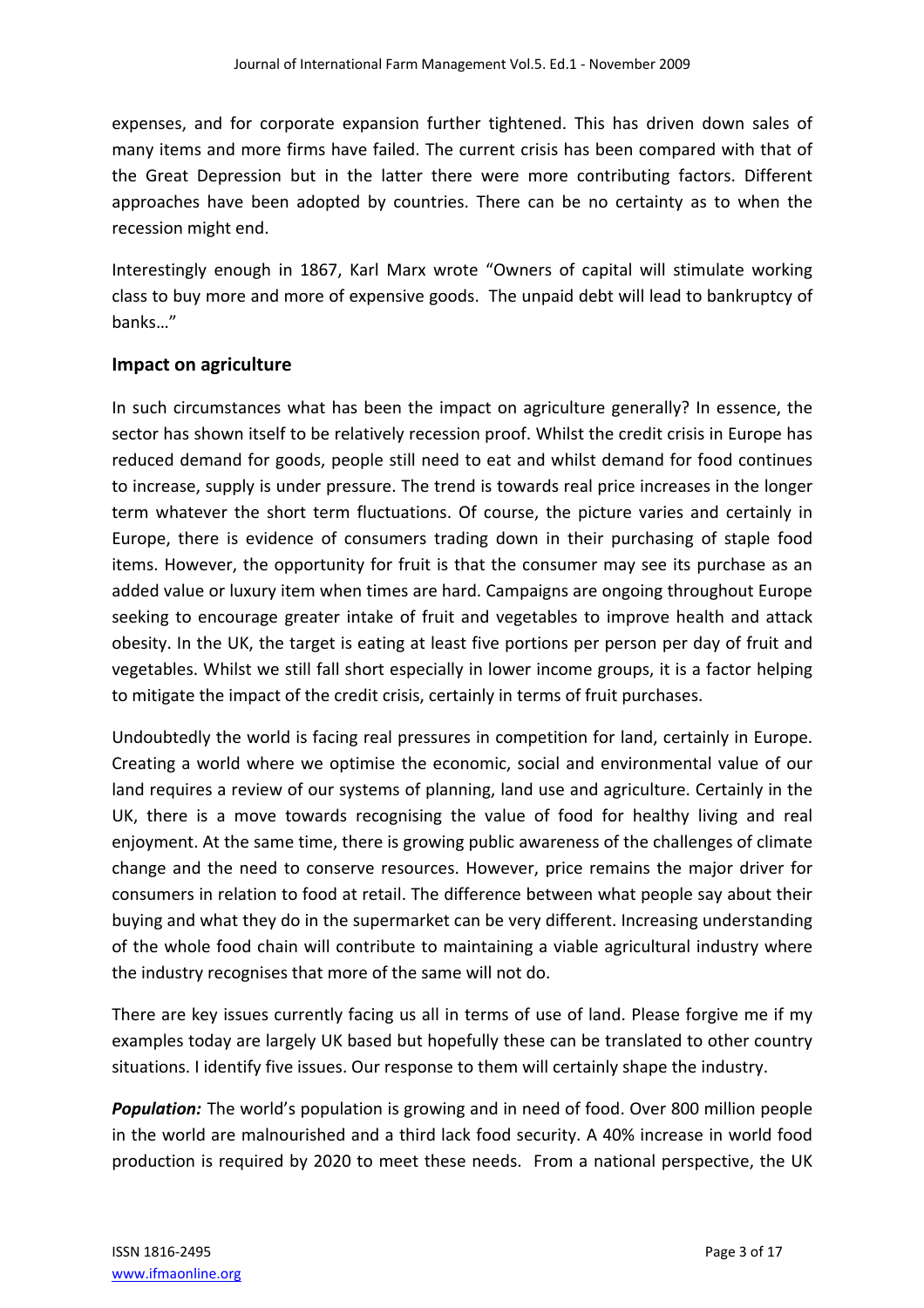population will rise by 17% to 71m within 25 years according to the Office of National Statistics. Consequently, the policies we adopt for rural land use cannot and must not ignore food production.

*World Trade:* The impact of global choice and competition is now substantial. Food has become less valued in developed countries and choice and availability taken for granted. Yet in many parts of our world that is far from true. Imports and exports are increasing and distances decreasing through improved transport infrastructure leading to a greater need for farming to utilise comparative advantage. Appropriate procurement and consumption is vital to maintaining a sustainable balance between global trade and domestic production. Then we have significant dietary changes with major shifts in eating patterns across the world.

*The Food versus Fuel Debate.* Achieving both energy and food security where land area is limited is both a challenge and an opportunity. Agriculture must strike a balance between contributing to efforts to reduce the effects of climate change and achieving sustainability. Energy crops, viewed as a key way of reducing carbon emissions, compete for land used for food and producing food from fewer acres will require intensification and re‐emphasis upon science and the transfer of technology. The EU target for bio-fuel is 5.75% of its fuel needs by 2010 and is testing. In the UK today, bio-fuel accounts for just 0.5% of fuel usage. As was demonstrated by the large increase in biofuel production from crops in 2007 in the USA, demand for bio‐fuel can have a major impact on the supply of food such as wheat.

*Climate Change***:** Although there are differences in scientific interpretation, the impact of climate change is critical; 10 years delay will be too late. Whilst the majority of our land will remain farmland, the pressures to alter the environmental footprint will be immense. Increasing demands on farming methods to reduce water pollution and soil erosion will be coupled with the need to accommodate significant increases in production. In addition to this, climate change may bring about shifting weather and temperature patterns resulting in reduced crop yields.

Land: They don't make it any more and there are real production challenges

*Fresh Water Supply:* Will water be the new oil? Globally, great changes are taking place in the supply and availability of clean water and the intensification of farming will put more strain on this. Many water distribution infrastructures are in need of major improvement to ensure supply meets demand and sadly in many areas people die because of insufficient water. Industry will be required to use water more efficiently and water storage must become common‐place. There are real dangers that we run out of water. One expert has said that if we measure all the water flow in our world rivers, we have some 140 litres per head per day. A typical adult in the developed world can consume up to 200 litres in terms of what is needed to produce their food, clothes and consumer goods. The challenge is clear – water footprints rank alongside carbon ones in importance.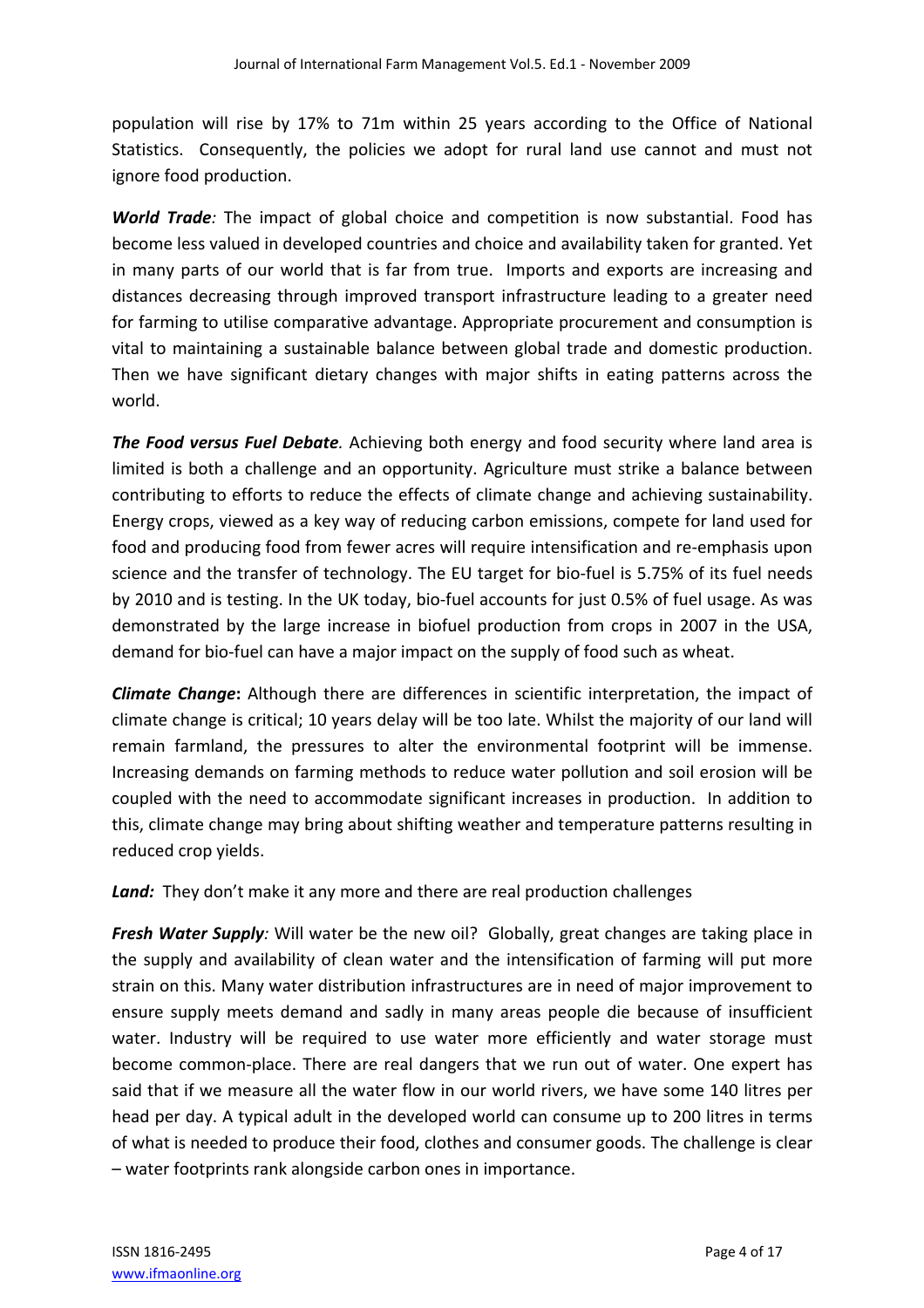These factors are raised not to give a comprehensive picture but to illustrate that, whilst the current crisis might well impact on demand and certainly the currency weakening has impacted on prices, the long term position is somewhat more optimistic. Food producers will need to be quick on their feet and adapt to probably greater fluctuations in demand and price than before but, for sound businesses, there is real opportunity. According to Barclays Capital in January 2009, global wheat production was set to rise to 684 million tonnes in 2008‐09 compared with a lean 596 million in 2006‐07. On the face of it, this is good news but this only represents 11.7 weeks world consumption. All this impacts on all producers of food certainly including fruit. The factors of demand pull such as population, dietary shift, policy changes and bioenergy combined to supply constraints such as land and water will impact and provide opportunity in the longer term.

What will be key is technological advance and a realisation of the need to fully support science and technical advance.

What all the statistics tell us is that agriculture is relatively recession proof and indeed food security is set to be a far more important issue than the credit crisis – more of that later.

#### **Consumption and demand for bananas and fresh fruit**

We can turn now to the core of this presentation – the consumption and demand for bananas. Whilst I am aware that much of this may be known by this audience and indeed that there are greater experts in the room than I who may have much more updated information, it is I believe useful to set the scene for what has been happening to consumption and supply of bananas running up to 2006.

Bananas are the main fruit in international trade and the most popular one in the world. In terms of export volume they are first and second after citrus in terms of value. According to the Food and Agriculture Organization of the United Nations (FAO) Statistics estimations, world exports of banana were 16,8 million tonnes in 2006. Some of the main banana producing countries are hardly involved in international trade. In fact, only about one fifth of total banana production is internationally traded. Nevertheless, the proportion of the banana crop internationally traded increased slightly in the last decades (from around 18% in the sixties and seventies to over 22% in the 1990s and 2000s). The international banana market shows a highly regional character.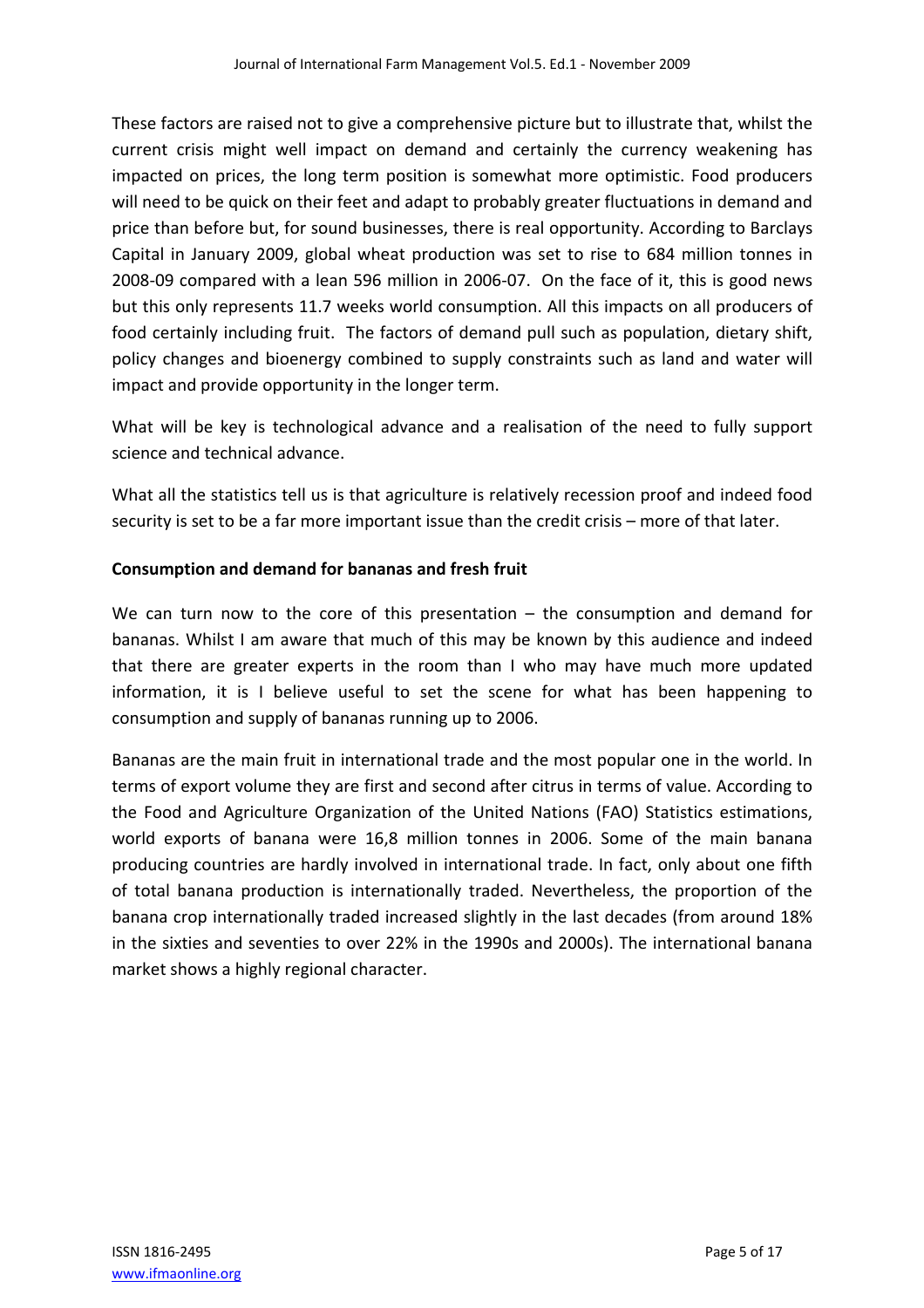

*Distribution of the world Banana exports Average over the 2002‐2006 years*

Source: UNCTAD Secretariat from FAO statistics

*Distribution of the world banana production by countries Average over the 2003‐2007 years*





From an historical perspective, banana imports are relatively concentrated. The main importing areas are the European Union, the United States of America and Japan, which together accounted for more than 70% of world total imports in 2006, while the first ten banana importing countries represented more than 80% of total imports (considering the EU as a whole).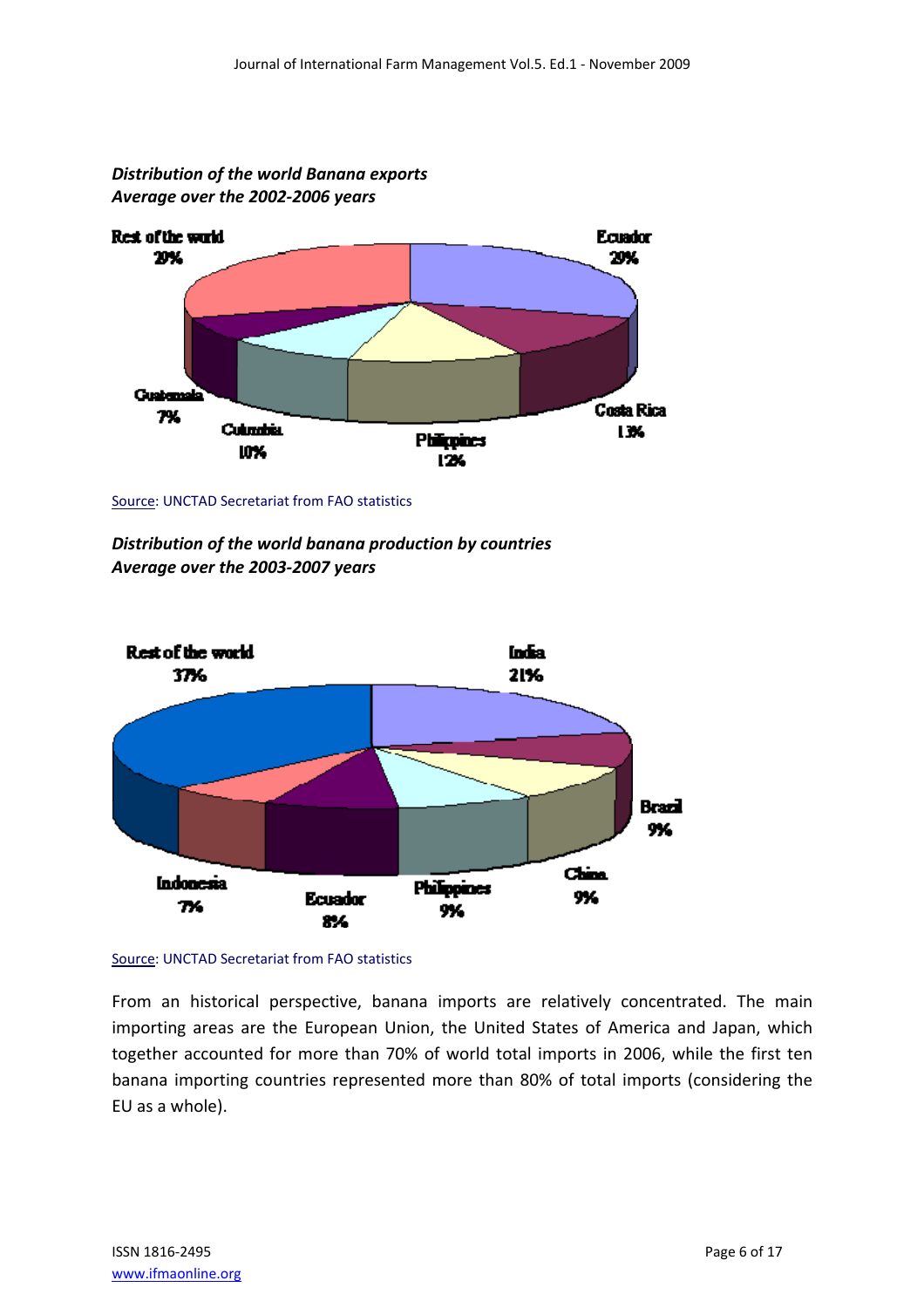

*Distribution of the world Banana imports Average over the 2002 ‐ 2006 years*

Source: UNCTAD Secretariat from FAO statistics

Concerning the direction of trade in bananas, it is important to emphasise that, due to the different banana import regimes in consuming countries, the world banana trade has a clear regional character. There has been both preferential markets and open markets for bananas, although this picture has been modified in the nineties with changes in quotas and related regimes especially in Europe. Transportation costs and time in banana distribution also play a role in the regional fragmentation of the market. North American banana imports come mainly from Central and South America on an open market basis, that is, with no tariff or quantitative restrictions.

Traditionally, banana imports to the EU have originated from three sources: first, national production from Spain (Canary Islands), France (Guadeloupe and Martinique), Greece and Portugal; secondly, ACP (African, Caribbean and Pacific) countries, which have been granted preferential access to the European market under the Lomé Convention and later the Cotonou Agreement; and Central American and South American bananas given mainly free (or open) entry to countries such as Germany. However, during the nineties the EU pattern of trade in bananas has suffered from the uncertainties arising from the introduction of the EU Banana Regime and the modifications that resulted from the banana dispute that came before the World Trade Organisation (WTO).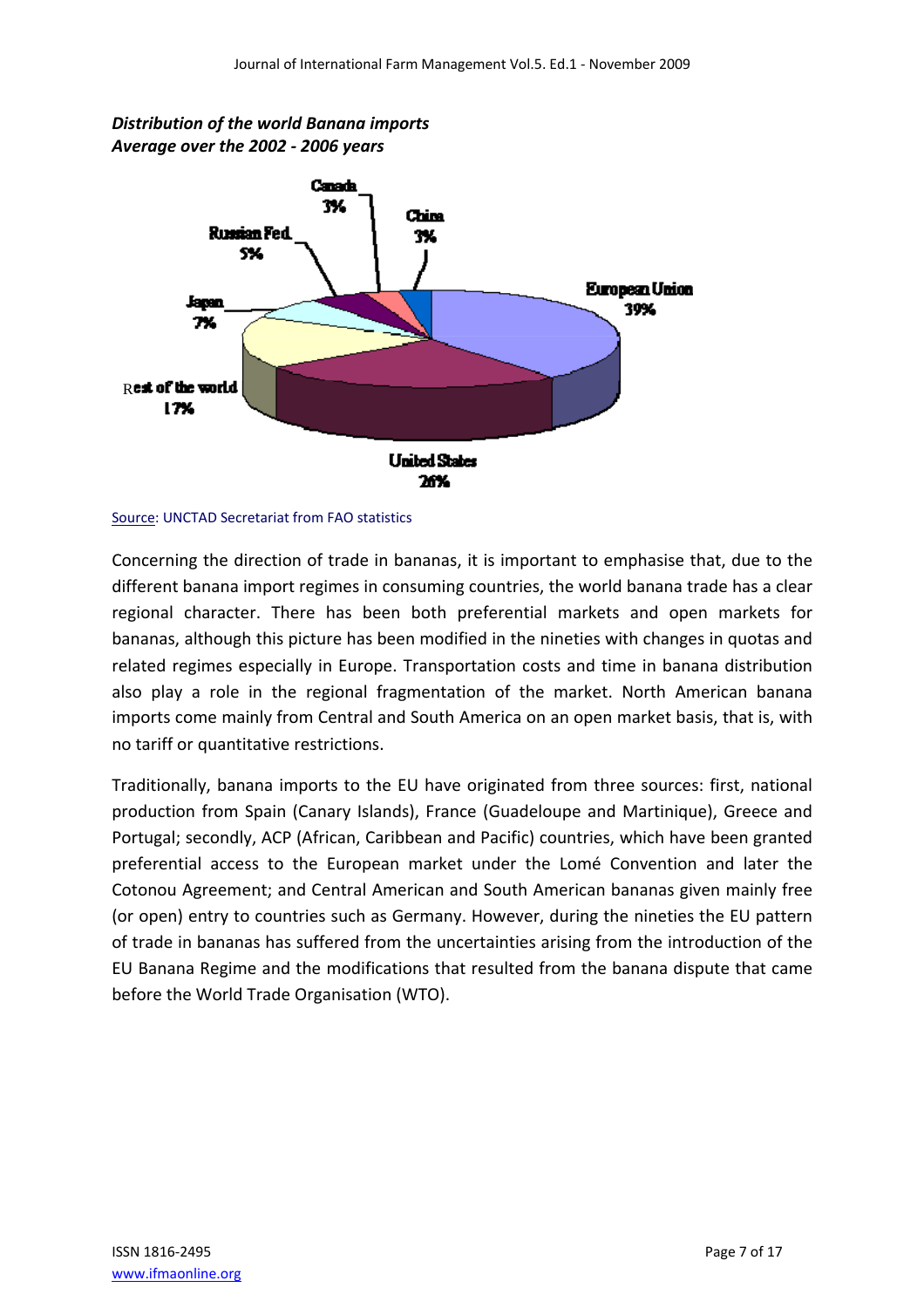

*Geographical distribution of bananas imported in the European Union, 1990‐2007*

Source: UNCTAD Secretariat from COMTRADE statistics

In the late nineties there was an oversupply of bananas, mainly due to higher exports from Ecuador and some other exporting countries. However, the main cause arose from expectations generated by the liberalization of the European Union market following the establishment of the EU Banana Regime market. In the late eighties and beginning of the nineties, banana marketing companies expanded their capacities to maximize their market shares in the profitable EU market. During the nineties the international banana market was greatly influenced by developments in the EU Banana Regime and the subsequent dispute and agreement at the WTO, which filled the market with uncertainties and limited the actions of the banana market operators. In addition, the emerging markets of Asia, particularly China, and the Russian Federation, and Eastern Europe were also considered to have great potential for bananas, but the economic situation in the Russian Federation, as well as the financial crisis in Asia meant that this was not achieved. All these circumstances, together with the sluggish growth of demand in saturated developed markets in USA and the EU resulted in the expected levels of banana consumption not being realised. This situation resulted in lower banana prices and increasing competitiveness between banana distribution companies as they restructured their businesses and sought to reduce costs.

Before moving to the final element of my paper, I mention a few selected matters. In recent years, throughout Europe, there have been policy drivers encouraging the consumption of more fruit and vegetables for health reasons. It is interesting that, despite such initiatives, consumption remains below WHO/FAO minimum levels. This must present opportunities linked to appropriate promotion.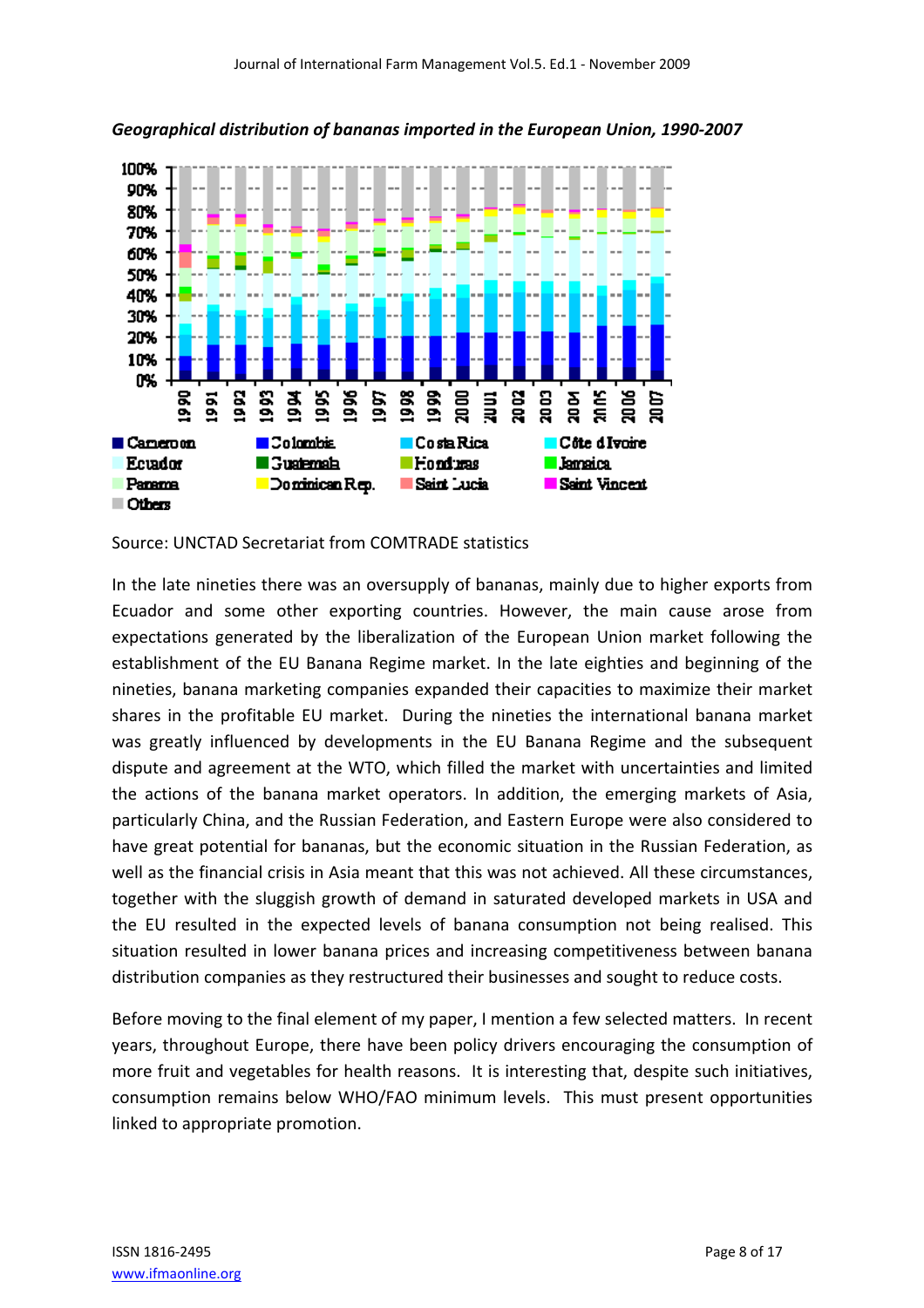It is also interesting to look at the statistics for fruit in the EU. Statistics vary but undoubtedly the market in total remains fairly stable with traditional fruit sales declining and much more interest in exotic fruits, linked to increased customer choice and its 'luxury' appeal in given circumstances.

Finally, a reference to economic theory. In his book, The International Banana Trade, Julian Roche has measured elasticity for bananas finding very low figures showing consumption and demand relatively unaffected by price and income change. However, evidence is mixed, in the 80s and 90s the UK and Italy enjoyed high economic growth with increased banana consumption, whereas in the USA and Japan consumption growth was more limited.

Finally in this series it is interesting to plot the consumption and supply of bananas in the period since 1960 against change in global GDP. The statistic is marked. Consumption and demand have continued upwards oblivious to fluctuations in global GDP indicating clearly that bananas are a relatively inelastic commodity.





#### *Source – Carl Atkin Bidwells Agribusiness*

If we now turn the clock to 2007, just prior to the great changes especially in terms of credit, we can summarise the banana situation. In May 2007, the global banana market was undoubtedly booming. Euromonitor International data showed volume sales rising by an impressive 33 per cent, from 43 million tonnes in 1998 to 57 million tonnes between 1998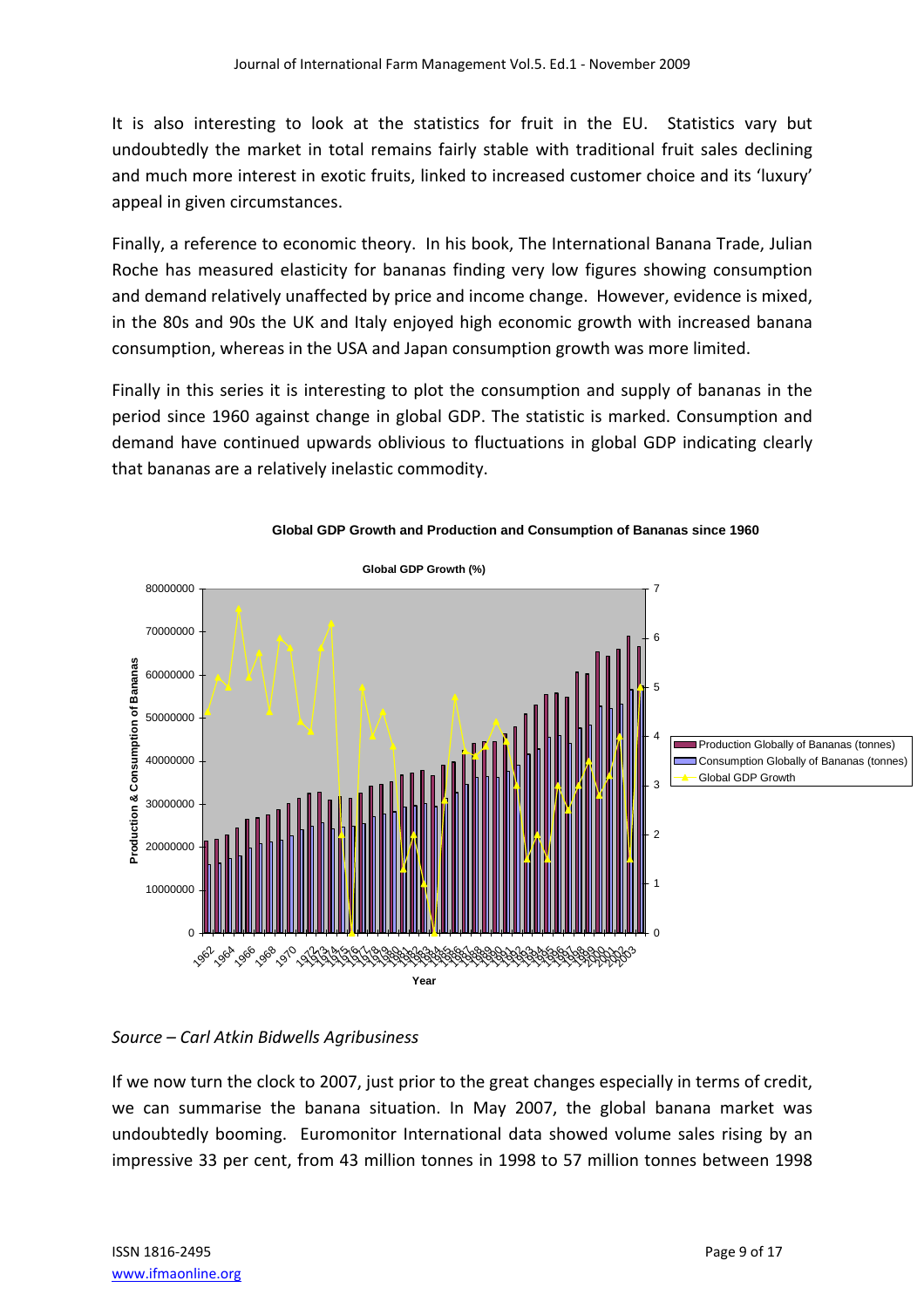and 2006. Regional market growth was concentrated in Eastern Europe and Asia Pacific, increasing by 48 and 38 per cent, respectively. India had the largest market in terms of volume sales. In 2006, 17 million tonnes of bananas were sold in India, 30 per cent of the total world sales of 57million tonnes. Other large markets include Brazil and China. Brazil had the highest per capita consumption of bananas, at more than 28 kg in 2006 primarily due to the abundant availability and low price of the fruit. Interestingly, Ukraine witnessed the highest growth in banana consumption from 1998 to 2006, from 0.4 kg to 1.4 kg, an increase of 241 per cent. The availability of bananas increased dramatically in Ukraine as the market has opened up over the past ten years, aided particularly by a trade agreement with Ecuador, who supplied 80 per cent of the Ukraine's bananas at that time!

More interesting was to view the forecasts for bananas again by the same organisation, Euromonitor International. They expected growth would continue, with global volume sales increasing by a further four per cent. Growth in Eastern Europe, however, was expected to slow rapidly, overtaken by Western Europe at 10.7 per cent, as western Europeans continue to increase their fruit intake in light of the trend for healthy eating and concerns over obesity.

#### **Bananas**

| Market sizes - total volume - 'ooo tonnes | 2006      |
|-------------------------------------------|-----------|
| Banana                                    |           |
| India                                     | 17,161.8  |
| China                                     | 6,349.3   |
| Brazil                                    | 5,173.5   |
| Indonesia                                 | 3,807.7   |
| Philippines                               | 2,337-7   |
| Market sizes - kg per capita              | 2006      |
| Banana                                    |           |
| Brazil                                    | 28.2      |
| Philippines                               | 27.3      |
| <b>Thailand</b>                           | 22.7      |
| Indonesia<br><b>STATISTICS</b>            | 16.8      |
| India                                     | 15.5      |
| <b>Latin America</b>                      | 15.0      |
| Venezuela                                 | $14 - 7$  |
| Kg per capita - period growth             | 1998-06 % |
| Banana                                    |           |
| Ukraine                                   | 241.4     |
| <b>Netherlands</b>                        | 134.6     |
| South Korea                               | 129.2     |
| France                                    | 82.2      |
| Colombia                                  | 77.0      |
| <b>Russia</b>                             | 72.3      |
| <b>Russia</b>                             | 67.9      |
| China                                     | 65.4      |

*Source – Euromonitor International*

ISSN 1816‐2495 Page 10 of 17 www.ifmaonline.org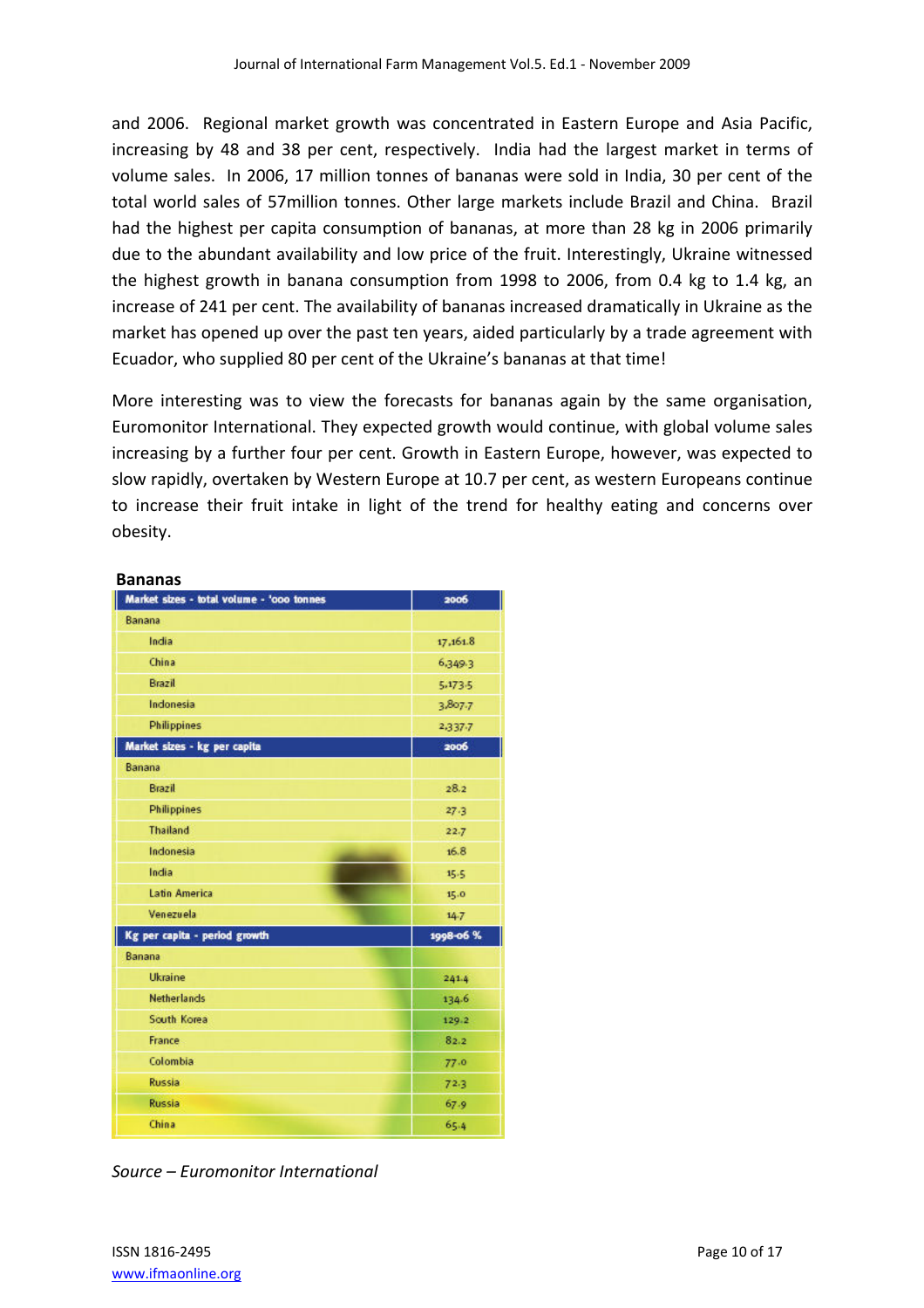In the UK, in 2007, the consumption of fruit in the UK was slightly over four million tonnes, with star performances from dried fruit snacks, fresh-cut fruit and fresh cranberries and blueberries. Retail value of fresh fruit was around \$7.4 billion with 90 per cent of fruit being imported. There have been increased sales of soft citrus, berries, exotic fruit and pears. The average UK multiple supermarket now offers much more range, for example:

- More varieties of avocado & citrus fruit
- Fairtrade bananas

Latest findings show a strong shift in consumption from fresh whole fruits to fresh-cut fruits, with the latter registering total volume sales of 62,400 tonnes in 2007, representing growth of 14.7 per cent on the previous year. In contrast, total volume sales of fresh whole fruit registered only two per cent increase for the same period. *(Source: Euromonitor).*

If we now move this forward to current times using live and unique data for a large and leading supermarket in the UK and measuring actual sales values and consumption, we can see some interesting trends. The sub group looked at first in this analysis includes both conventional and organic bananas and apples with some standard vegetable products. The period shown is the 12 months to 22 March 2009 with comparison against the previous year. Against the column value for sales value and volume are indices which effectively measure change from the previous 12 months. Anything above 100 represents a real increase and less a decrease. The data shows increases in sales of bananas and indeed all fruits except for a slight fall in citrus. It is clear that, despite the pressures on incomes and the downward trend in goods purchased, the factors already described are keeping the position strong for fruit. In essence this data, a sample only, but repeatable across other retail outlets, demonstrates that the credit crisis, certainly as yet, has not really impacted on the consumption or demand for bananas. As can be seen sales values outstrip volumes because of price increases especially in terms of currency values. This is not set to change. Certainly in Britain the price of bananas without intervention could increase further as the impact of the weak pound sterling hits home. The cost of Britain's favourite fruit increased by more than a third in 2008 and further price rises look likely, according to trade magazine The Grocer (January 2009). Their report confirmed that bananas are particularly vulnerable to currency movements. A kilo of bananas has rocketed from an average 70 pence a year ago to 94 pence in January 2009.

However, in the UK, there has recently been substantial intervention with two supermarkets engaged in a banana war cut pricing the fruit as a loss leader. The current price is under 70 pence per kilo represents a 37% price decrease in real terms in the last 3 years and 50% since 2002. Sales of bananas, as said, have been rising for more than a decade, almost 100000 pieces per year, but the effect of this most recent price war is dramatic. A box of bananas wholesale in the week commencing 30th March 2009 was £20 but selling at an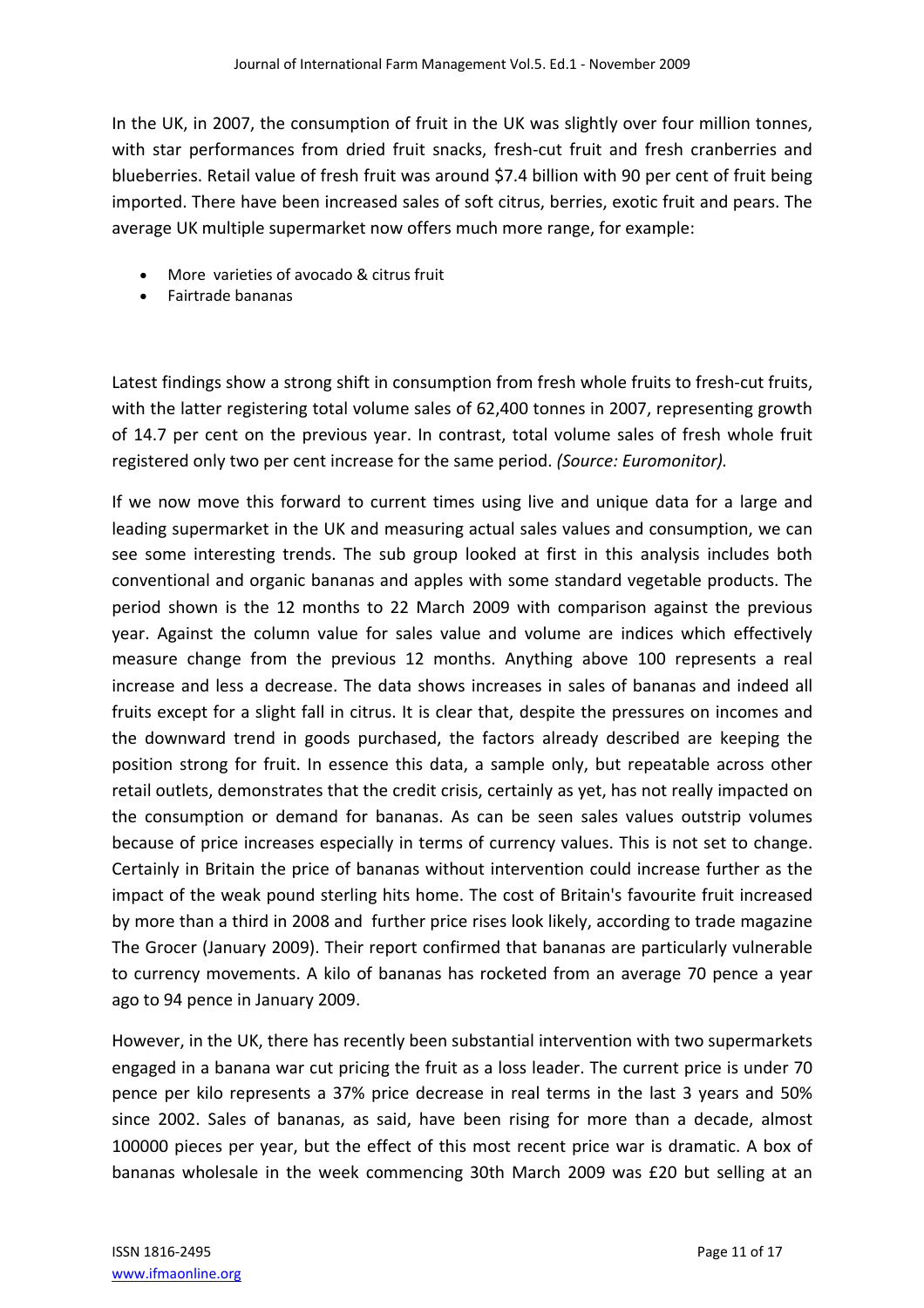equivalent price of £11.20. Currently the supermarkets involved are insisting that it will not impact on suppliers. This price war is recognition that banana demand stays strong and the supermarkets are using the fruit as part of a package of price reductions to maintain customer footfall.

|                                              | <b>Sales Value</b> | Index | <b>Sales Volume</b> | Index    |
|----------------------------------------------|--------------------|-------|---------------------|----------|
| <b>Conventional Apples</b>                   | £158,726,626       | 105   | 130,506,550         | 99       |
| <b>Conventional Bananas</b>                  | £116,489,974       | 105   | 168,879,830         | 101      |
| <b>Conventional Citrus Fruit</b>             | £144,235,673       | 107   | 175,109,730         | 99       |
| <b>Conventional Grapes</b>                   | £150,674,920       | 107   | 86,119,900          | 104      |
| <b>Conventional Pears</b>                    | £47,683,324        | 120   | 40,793,330          | 102      |
| <b>Conventional Soft Fruit</b>               | £168,905,563       | 106   | 85,121,920          | 104      |
| <b>Conventional Stonefruit</b>               | £67,459,055        | 99    | 62,775,450          | 108      |
|                                              |                    |       |                     |          |
| <b>Conventional Carrots</b>                  | £50,524,921        | 113   | 98,653,770          | 104      |
| <b>Conventional Cauliflower And Broccoli</b> | £64,703,283        | 98    | 79,205,710          | 93       |
| <b>Conventional Onions</b>                   | £53,766,116        | 108   | 95,138,780          | 103      |
| <b>Conventional Potatoes</b>                 | £251,551,547       | 109   | 194,715,570         | 100      |
|                                              |                    |       |                     |          |
| <b>Fair Trade Citrus Fruit</b>               | £1,685,470         | 102   | 1,291,400           | 107      |
| Fairtrade Bananas                            | £7,068,007         | 129   | 7,072,100           | 138      |
| <b>Fairtrade Grapes</b>                      | £13                | 0     | 20                  | $\Omega$ |
| <b>Fairtrade Pears</b>                       | £15                | 100   | 10                  | 100      |
|                                              |                    |       |                     |          |
| <b>All Products</b>                          | £1,283,474,506     | 107   | 1,225,384,070       | 101      |

**Selected Subgroup(s): Conventional Apples, Bananas, Carrots and other fruits and vegetables Previous Period: 52 weeks from 26‐Mar‐07 to 23‐Mar‐08 Most Recent Period: 52 weeks from 24‐Mar‐08 to 22‐Mar‐09**

Using the same live retail data, it is interesting to review other retail characteristics, again using indices and making comparisons with the previous 12 months. These show that 66.7% of customers bought bananas on their shopping trips although compared to other products bananas were purchased more frequently.

Interestingly all these figures are stronger than when last measured in January 2009. Demand in Europe was generally slow to recover after Christmas, in particular because of the very cold weather throughout Europe that adversely affected both consumption and transport. However, moderate supply had an impact.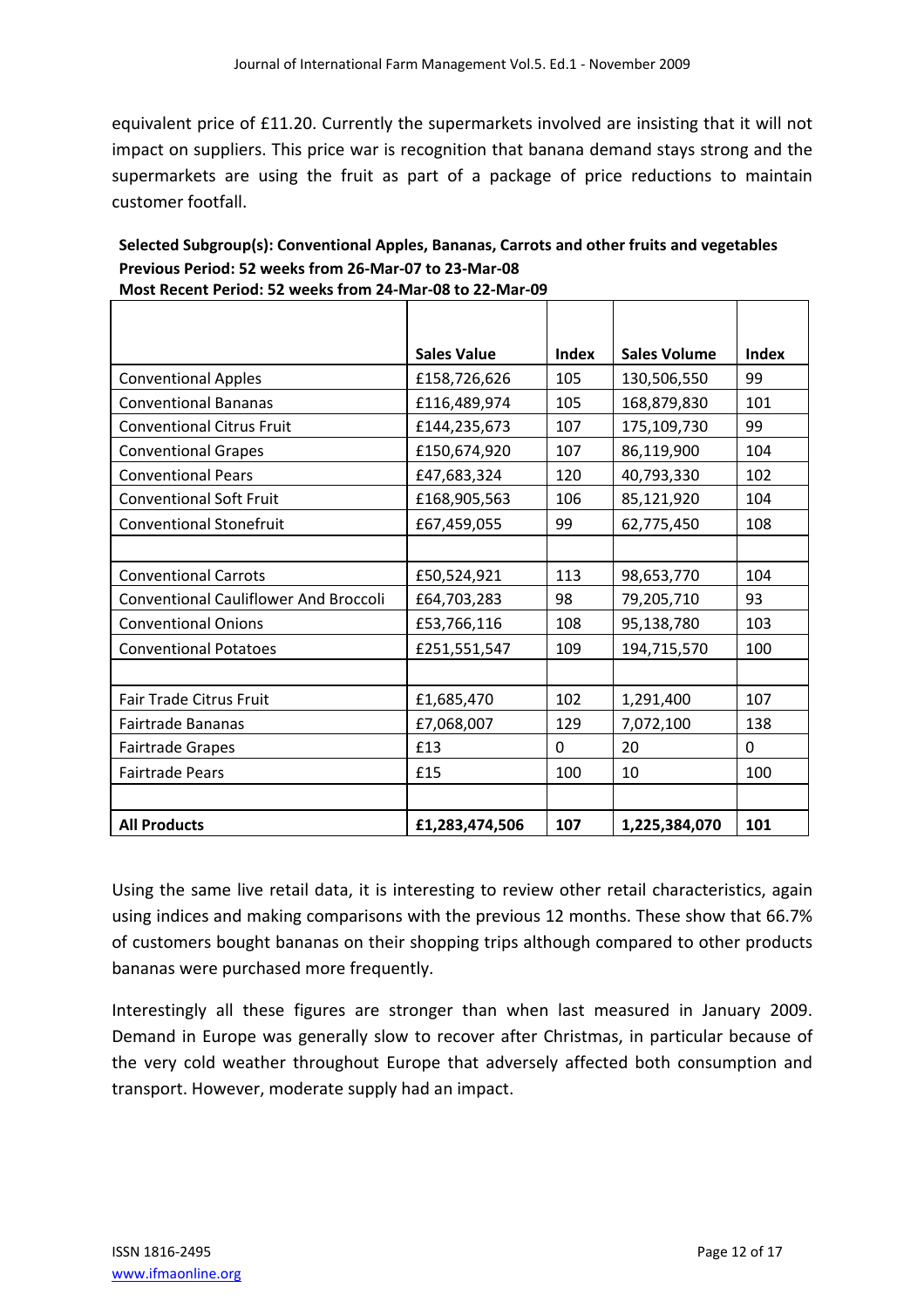|                                    |                 |              |                 |              | Average         |              |
|------------------------------------|-----------------|--------------|-----------------|--------------|-----------------|--------------|
|                                    | <b>Customer</b> |              | <b>Purchase</b> |              | <b>Price</b>    |              |
|                                    | Penetration     | <b>Index</b> | Frequency       | <b>Index</b> | <b>Per Unit</b> | <b>Index</b> |
| <b>Conventional Apples</b>         | 62.29%          | 98           | 9.28            | 96           | £1.22           | 106          |
| <b>Conventional Bananas</b>        | 66.72%          | 99           | 11.75           | 98           | £0.69           | 104          |
| <b>Conventional Citrus Fruit</b>   | 63.22%          | 101          | 8.10            | 100          | £0.82           | 108          |
| <b>Conventional Grapes</b>         | 55.61%          | 102          | 7.65            | 97           | £1.75           | 103          |
| <b>Conventional Pears</b>          | 35.84%          | 100          | 5.75            | 99           | £1.17           | 117          |
| <b>Conventional Soft Fruit</b>     | 50.16%          | 99           | 6.27            | 98           | £1.98           | 102          |
| <b>Conventional Stonefruit</b>     | 43.12%          | 102          | 4.74            | 102          | £1.07           | 92           |
|                                    |                 |              |                 |              |                 |              |
| <b>Conventional Carrots</b>        | 59.17%          | 100          | 8.33            | 100          | £0.51           | 109          |
| Cauliflower<br>Conventional<br>And |                 |              |                 |              |                 |              |
| <b>Broccoli</b>                    | 48.03%          | 96           | 7.49            | 96           | £0.82           | 105          |
| <b>Conventional Onions</b>         | 61.94%          | 100          | 7.37            | 100          | £0.57           | 105          |
|                                    |                 |              |                 |              |                 |              |
| Fair Trade Citrus Fruit            | 3.69%           | 93           | 1.45            | 95           | £1.31           | 95           |
| <b>Fairtrade Bananas</b>           | 14.66%          | 128          | 2.37            | 96           | £1.00           | 93           |
| <b>Fairtrade Grapes</b>            | 0.00%           | 100          | 1.00            | 95           | £0.64           | 35           |
| <b>Fairtrade Pears</b>             | 0.00%           | 100          | 1.00            | 100          | £1.49           | 100          |
|                                    |                 |              |                 |              |                 |              |
| <b>All Products</b>                | 87.48%          | 100          | 23.25           | 101          | £1.05           | 105          |

**Selected Subgroup(s): Conventional Apples, Bananas, Carrots and other fruits and vegetables Previous Period: 52 weeks from 26‐Mar‐07 to 23‐Mar‐08 Most Recent Period: 52 weeks from 24‐Mar‐08 to 22‐Mar‐09**

Finally in this series of live supermarket data, it is useful to examine trends in conventional, organic and fair trade purchases. Organic figures are given overleaf for comparison with the data above. Organic is clearly on a down ward spiral as consumers react to the premium prices for these products. However, this does not apply to fair-trade where in fact the highest increase in consumption has occurred in the last year. Consumers do care about sustainability and social issues but their worries about non organic production methods matter far less certainly in times of economic recession.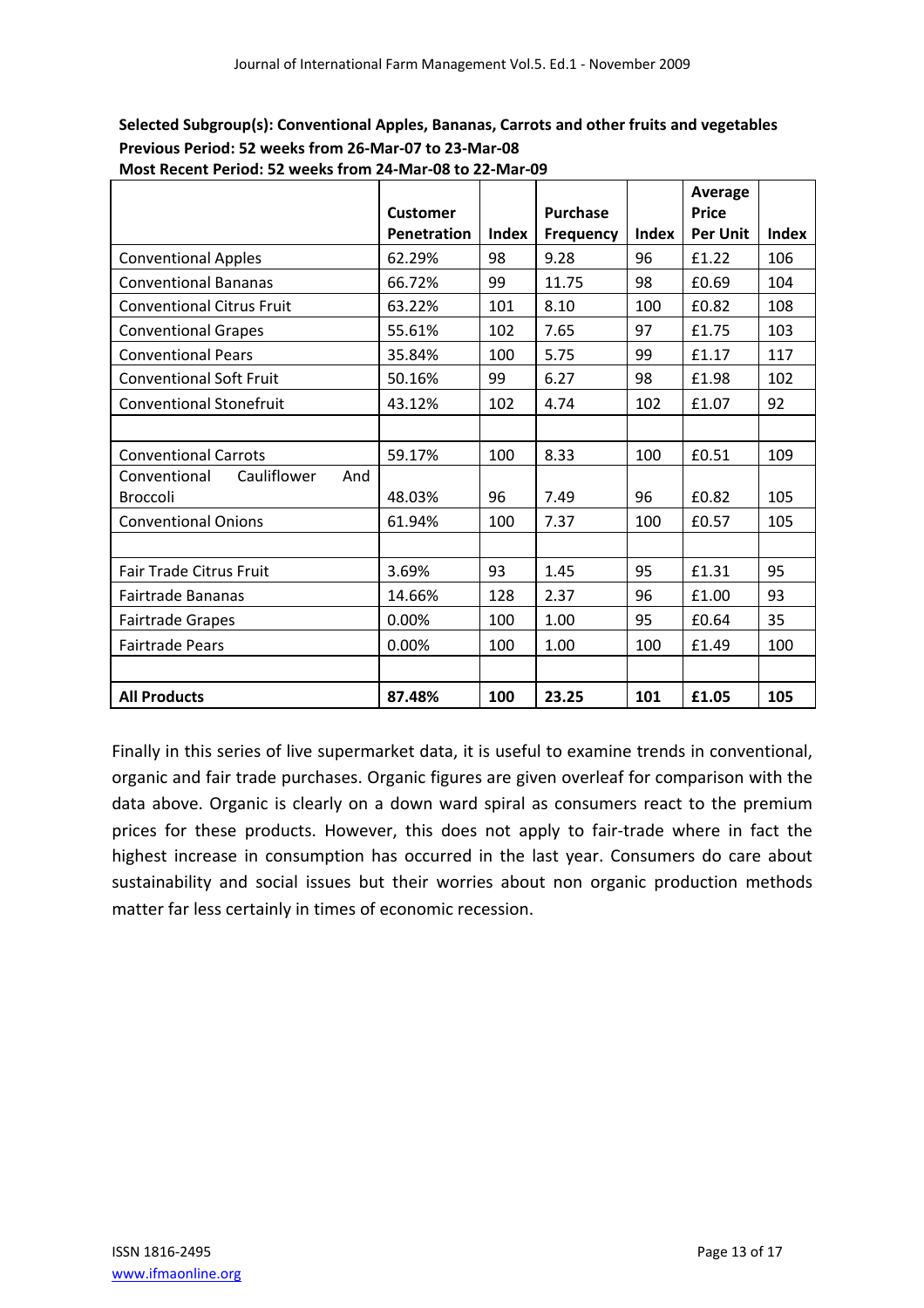#### **Selected Subgroup(s): Organic Apples, Bananas, Carrots and other fruits and vegetables Previous Period: 52 weeks from 26‐Mar‐07 to 23‐Mar‐08 Most Recent Period: 52 weeks from 24‐Mar‐08 to 22‐Mar‐09**

|                                  | <b>Sales Value</b> | <b>Index</b> | <b>Sales Volume</b> | <b>Index</b> |
|----------------------------------|--------------------|--------------|---------------------|--------------|
| <b>Organic Apples</b>            | £8,215,791         | 82           | 4,438,540           | 80           |
| Organic Bananas                  | £15,107,228        | 92           | 12,931,580          | 87           |
| Organic Citrus Fruit             | £2,350,309         | 76           | 2,062,810           | 68           |
| <b>Organic Grapes</b>            | £1,595,774         | 90           | 848,390             | 90           |
| Organic Soft Fruit               | £5,610,289         | 101          | 2,451,220           | 93           |
| Organic Stonefruit               | £1,918,150         | 89           | 1,014,140           | 81           |
| <b>Organic Pears</b>             | £2,550,181         | 88           | 1,448,050           | 83           |
|                                  |                    |              |                     |              |
| <b>Organic Carrots</b>           | £7,758,708         | 91           | 7,751,750           | 73           |
| Organic Cauliflower And Broccoli | £3,542,430         | 85           | 3,046,460           | 81           |
| <b>Organic Potatoes</b>          | £11,305,677        | 86           | 8,709,470           | 89           |
| <b>Organic Onions</b>            | £1,981,001         | 92           | 1,897,220           | 80           |
|                                  |                    |              |                     |              |
| <b>All Organic Vegetables</b>    | £43,568,463        | 88           | 38,566,870          | 83           |
| <b>All Organic Fruit</b>         | £40,046,472        | 88           | 27,282,400          | 83           |

|                                         |                    |       | Purchase         |              | Average<br><b>Price Per</b> |              |
|-----------------------------------------|--------------------|-------|------------------|--------------|-----------------------------|--------------|
|                                         | <b>Penetration</b> | Index | <b>Frequency</b> | <b>Index</b> | Unit                        | <b>Index</b> |
| <b>Organic Apples</b>                   | 7.94%              | 81    | 2.55             | 95           | £1.85                       | 102          |
| Organic Bananas                         | 18.91%             | 88    | 3.41             | 95           | £1.17                       | 106          |
| Organic Citrus Fruit                    | 5.15%              | 72    | 1.78             | 92           | £1.14                       | 111          |
| <b>Organic Grapes</b>                   | 2.77%              | 91    | 1.51             | 95           | £1.88                       | 100          |
| Organic Soft Fruit                      | 6.07%              | 89    | 1.78             | 100          | £2.29                       | 109          |
| Organic Stonefruit                      | 3.54%              | 80    | 1.41             | 97           | £1.89                       | 110          |
| <b>Organic Pears</b>                    | 3.54%              | 75    | 2.01             | 106          | £1.76                       | 106          |
|                                         |                    |       |                  |              |                             |              |
| <b>Organic Carrots</b>                  | 10.29%             | 67    | 3.71             | 106          | £1.00                       | 125          |
| <b>Organic Cauliflower And Broccoli</b> | 6.87%              | 79    | 2.23             | 99           | £1.16                       | 104          |
| <b>Organic Potatoes</b>                 | 16.75%             | 96    | 2.38             | 88           | £1.30                       | 96           |
| <b>Organic Onions</b>                   | 4.68%              | 84    | 2.00             | 91           | £1.04                       | 115          |
|                                         |                    |       |                  |              |                             |              |
| <b>All Organic Vegetables</b>           | 37.32%             | 91    | 3.91             | 88           | £1.13                       | 106          |
| <b>All Organic Fruit</b>                | 31.06%             | 88    | 3.67             | 92           | £1.47                       | 107          |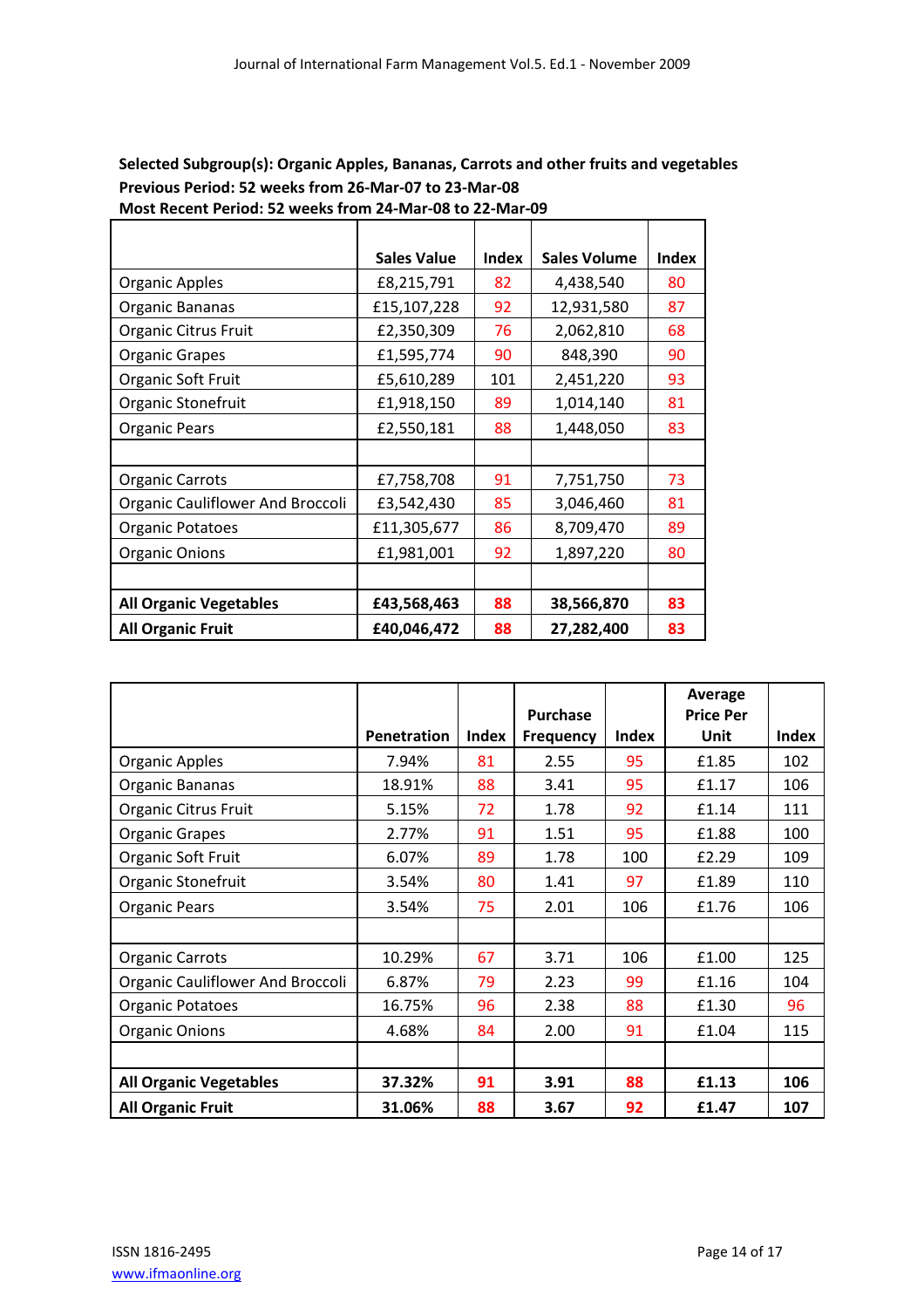Interestingly these statistics show that despite there being a decline in demand for organic products because of price differentials, this does not appear to apply to fair‐trade bananas where in the supermarket analysis here, demand has gone up significantly.

Our analysis in this paper has not referred to the EU Banana regime. This is not because it is not important and indeed it has influenced the market as previously discussed. However, it is felt that it is not really within the brief of this paper and time is limited. I personally feel that the regime has offered some solutions, albeit far from perfect, and it is serving the long run interests of the producer countries both in Latin America and the Caribbean but that could prompt even more debate.

#### **Conclusions and projections**

How can we summarise? Well certainly the economic situation in the European Union remains volatile. As businesses continue to fail or not be able to achieve growth forecasts, consumer confidence remains low. Prospects for improvement depend not only upon individual government stimulus plans but also on a global recovery. Government actions to date have varied. The UK banking system has moved towards greater nationalisation, increased government spending and adjustments to the money supply, but in France substantial infrastructure spending has been approved and Germany in January 2009 announced a 50 billion euro stimulus package. There are concerns that countries may retrench and introduce protectionist measures, thus working against free competition and distorting global markets. At this stage there seems no hope of coming out of the recession until 2010 although there is some consensus of an economic upturn in 2011 bringing with it rising consumer confidence, but it will be a hard road ahead. The European Commission in January 2009 provided projections on GDP growth. Ireland was expected to suffer the most in 2009 with the bursting of the construction and housing bubble. Other countries were very much on a par except for Greece with even 2009 being positive due to unusual factors. Some figures are given below rounded to the nearest 0.5%:

|             | 2008   | 2009   |
|-------------|--------|--------|
| Greece      | $+3.0$ | $+1.5$ |
| France      | $-2.0$ | $+1.0$ |
| Netherlands | $-2.0$ | $+2.0$ |
| Ireland     | $-5.0$ | $-2.0$ |
| UK          | $-3.0$ | $+1.0$ |

Without going into the detailed projections for each European country (because they vary in the impacts and their responses to the credit crisis), perhaps some general conclusions are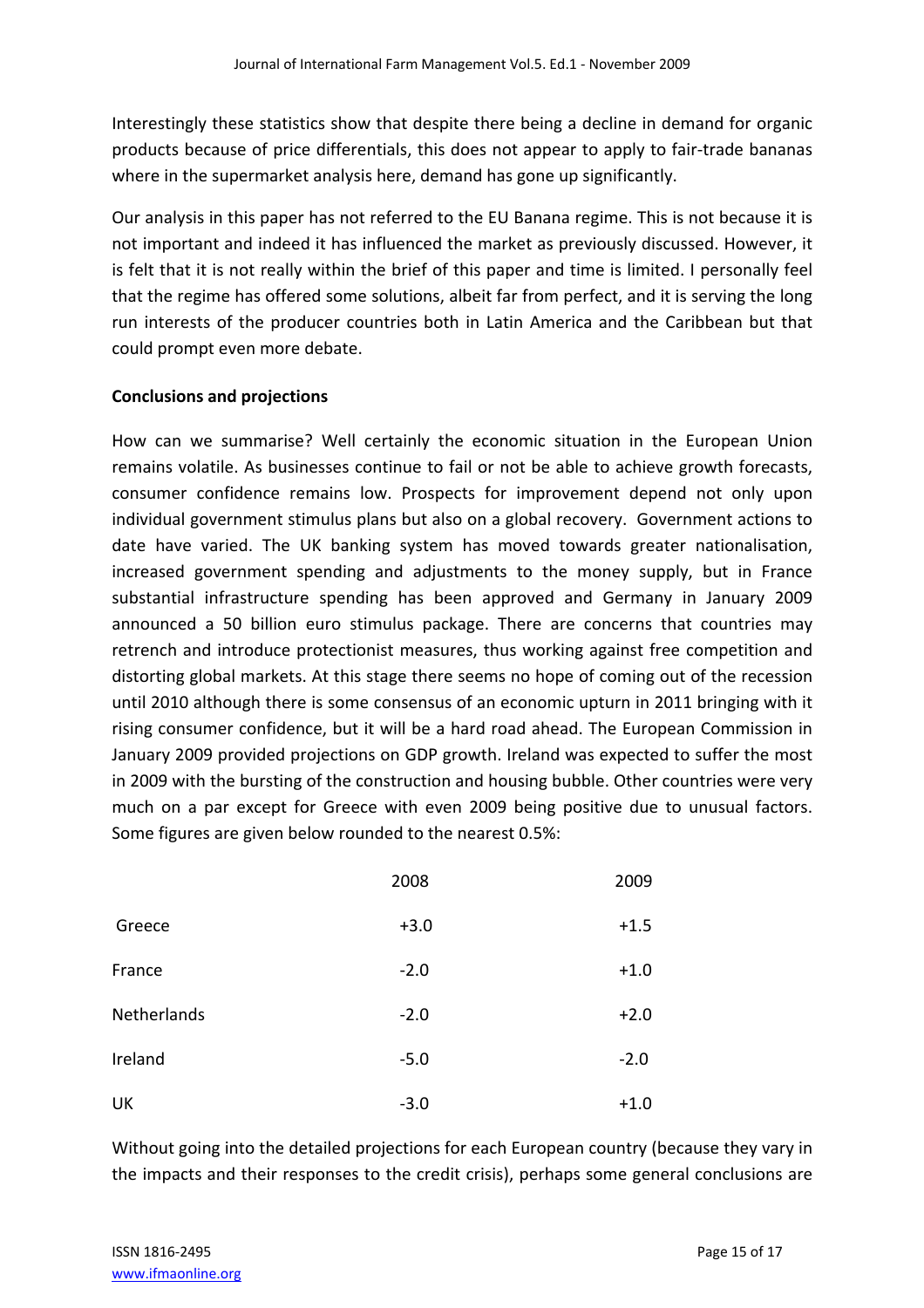possible. The health warning is of course the generalisation and differences between European countries are very significant. However these comments are set in the context of the projections referred to above. We are especially grateful to J M Ferry from the Chamber of Commerce in Avignon, France on which our conclusions are heavily drawn. Firstly, undoubtedly the greater range of fresh fruit available and longer storage times mean more consumer choice. This emphasises the need for quality in primary produce, its conditioning, presentation in transit and at point of sale. There are clear signs that the demanding nature of consumer as regards choice of variety and quality will eliminate all but higher quality products from the market. Whilst price trends are upwards, all indications are that volumes will continue to increase but equally there are signs that growth may be diminishing and not be as buoyant as might have been forecast in 2006. Despite calls for healthy eating and the like, there may well be some movement to processed fruit products certainly whilst the current difficult conditions continue in Europe.

There will continue to be a growing need for information about fresh fruit products, the available varieties and their sources. Combined with growing consumer protection rights, this will impact on suppliers who must ensure these needs are met. Our research has shown that the market for bananas and fresh fruit along with most agricultural products is relatively recession proof. Issues impacting on supply and the challenge of supplying enough food to meet the needs of a growing population are acting as a counter balance to economic pressures. We all need to eat. Whilst there is undoubtedly a trading down in food purchasing patterns, this is not really reflected in the demand for bananas and related fruit. Campaigns such as five a day in the UK linked to strong messages on health reasons for fruit and vegetable consumption are a real factor here. Indeed, in times of financial austerity, buying and consuming fruit can often be seen, certainly in the UK, as a luxury that can be afforded.

Whilst we are all pre-occupied quite rightly with the credit crisis, we must not lose focus on that other threat to global stability which is that of hunger and food supply. Only just this month, a meeting of the G8 group of Ministers warned that the world faces the prospect of a permanent food crisis endangering international stability if countries do not take action now. It adds that such a crisis will not just impact further on business but equally on social and international relations. UN figures show that 850 million people were chronically hungry before the food crisis of 2007. FAO estimate 1 billion people are the current number of chronically hungry. The economic recession impacts on purchasing power and food costs remain high – the consequences on food supply are clear and there is still much potential for increased in fruit consumption in Europe.

This paper has sought to address the impact of the credit crisis on consumption and demand for bananas and fresh fruit in Europe. It is clear that, whilst important, certainly short term, the real issues are around food security. Indeed with agriculture commodity stocks at multiyear lows, an unexpected spate of bad weather could push prices up and trigger a